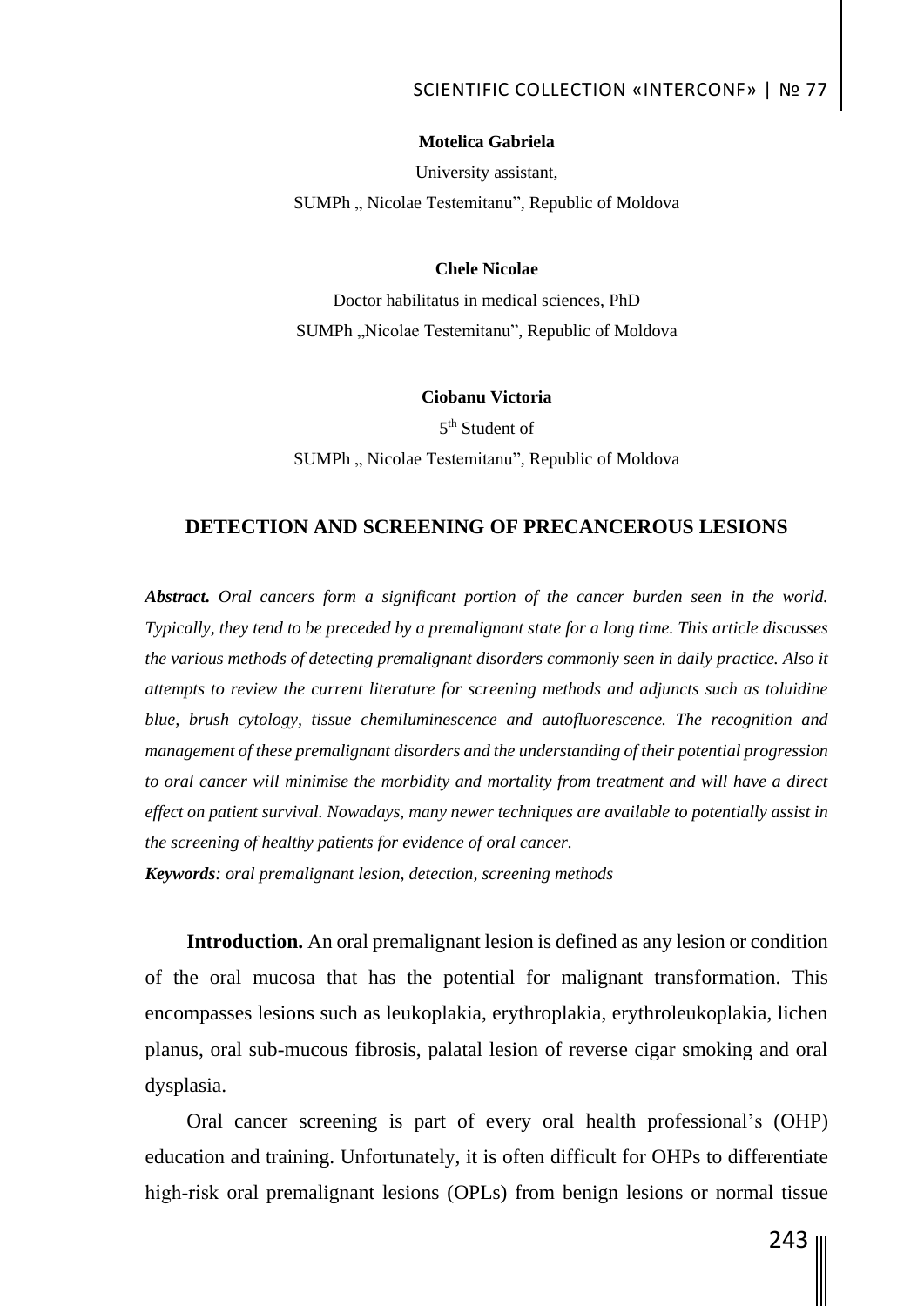# SCIENCE, EDUCATION, INNOVATION: TOPICAL ISSUES AND MODERN ASPECTS

variations. There is a need for development of visualization approaches that could aid detection of worrisome lesions and for the validation of such approaches in different settings. The identification of a potentially malignant disorder in an individual patient does not mean, however, that inevitable malignant transformation will take place. Many oral lesions do not progress over time, whilst others may resolve or regress spontaneously and it remains impossible in clinical practice to reliably predict the behaviour of any individual lesion or patient.

**Aim.** The overall goal of this study was to develop strategies for improving the detection of high‐risk OPLs through enhanced visualization of clinical lesions.



Fig. 1. **Brush biopsy**



Fig. 2. **Staining the mucosa with Toludine blue**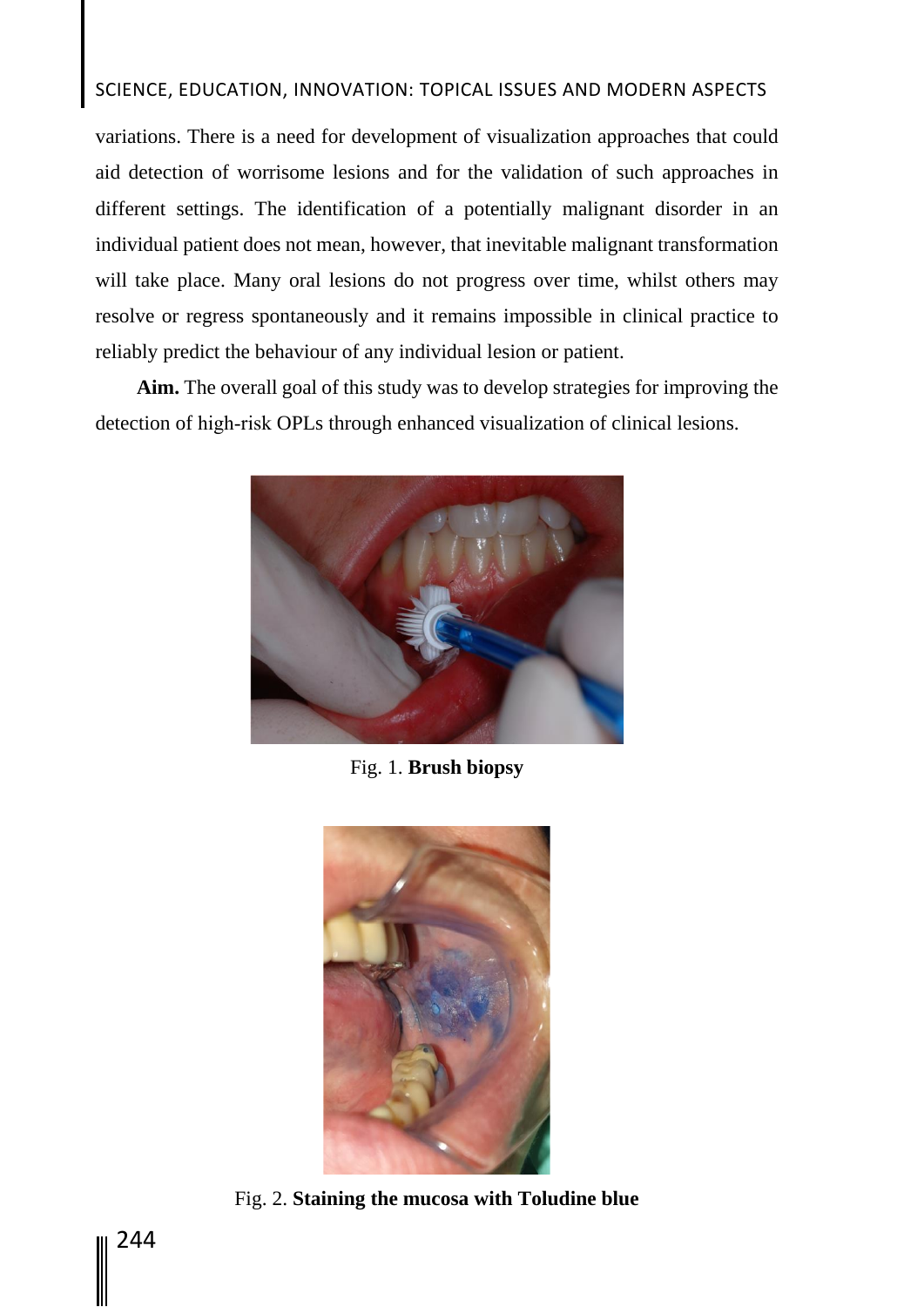## SCIENTIFIC COLLECTION «INTERCONF» | № 77

**Methods and materials.** The following data was documented for each study case for 10 patients: patient age and sex, clinical appearance (leukoplakia, erythroleukoplakia or erythroplakia) and anatomical site of treated oral mucosal lesions, original histopathology diagnoses for both incision together with details of follow-up.

*Inclusion criteria* for the study required that all clinical presentations of PMD disease had been new, with untreated oral mucosal lesions confirmed on provisional, incision biopsy diagnosis to be classifiable as an oral potentially malignant disorder, and with follow-up and clinical outcome data fully documented.



Fig. 3. **Incisional biopsy**

Specifically *excluded* were patients with a previous history of oral cancer or pre-cancer, those presenting with widespread multi-focal potentially malignant disease, and patients who had previously undergone radiotherapy treatment for a head and neck malignancy.

All incision biopsy procedures were carried out in Oral and Maxillofacial Surgery clinic in the University Dental clinic nr.2. Formalin-fixed tissue specimens were assessed via standardized histopathology examination by ex-perienced oral pathologists at the Department of Histopathology.

**Results.** Of the 10 lesions examined 4 were defined as clinically benign. While 6 were defined as suspected lesions (premalignant or malignant).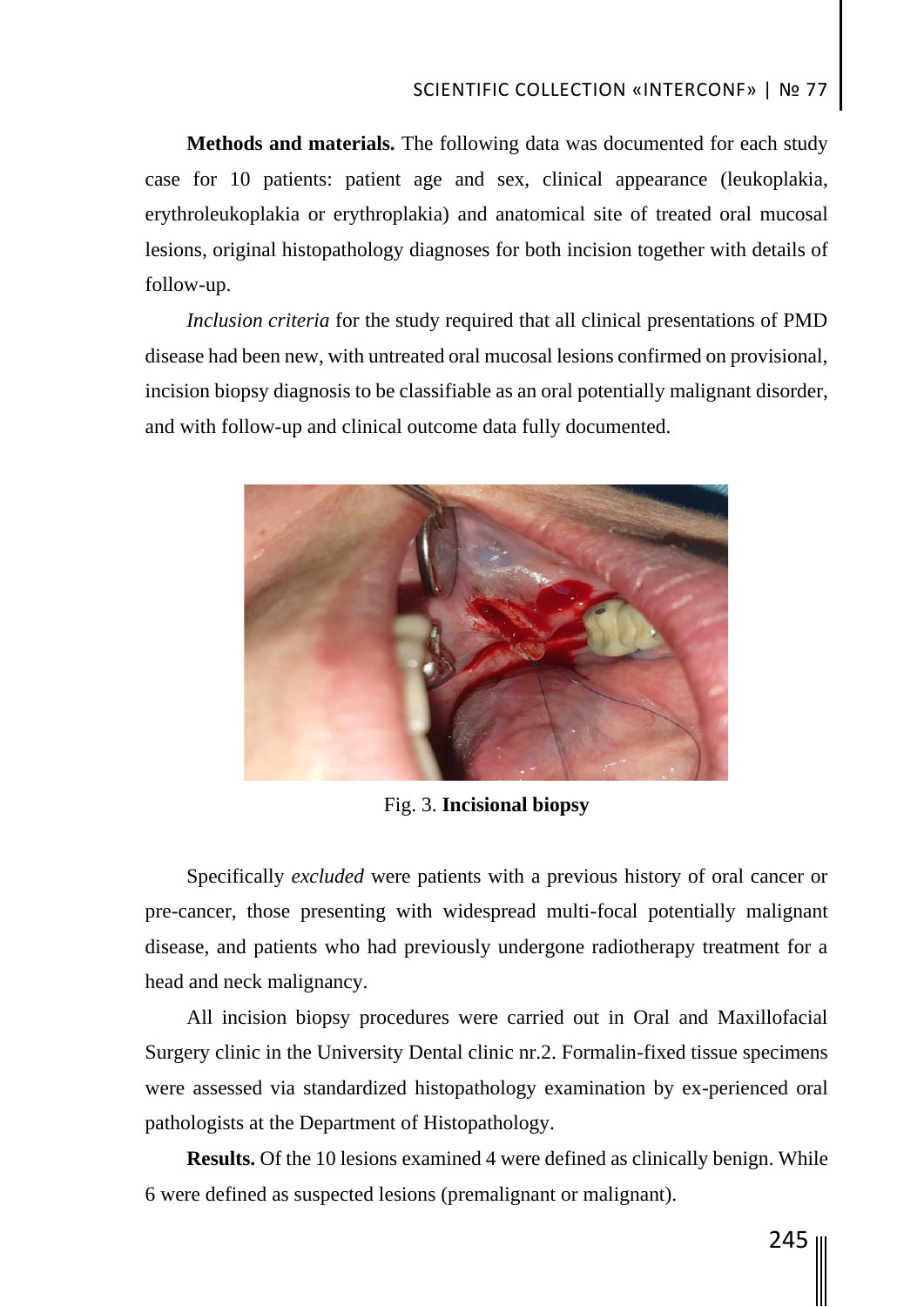# SCIENCE, EDUCATION, INNOVATION: TOPICAL ISSUES AND MODERN ASPECTS

Lesions that showed dark blue staining, after toluidine blue application, were 7 out of the 10 while those considered negative were 3. The staining method was combined with chemiluminescence method.

Furthermore, 2 out of the total 3 negative lesions to toluidine blue staining were histologically benign lesions while 6 out of the 7 staining toluidine blue positive were histologically defined as pre-cancerous or cancerous lesions.



Fig. 4. **TB staining of lichen planus**



Fig. 5. **Chemiluminisence combined with toludine blue staining**

The results of the toluidine blue staining and histological findings are outlined in Table 1.

246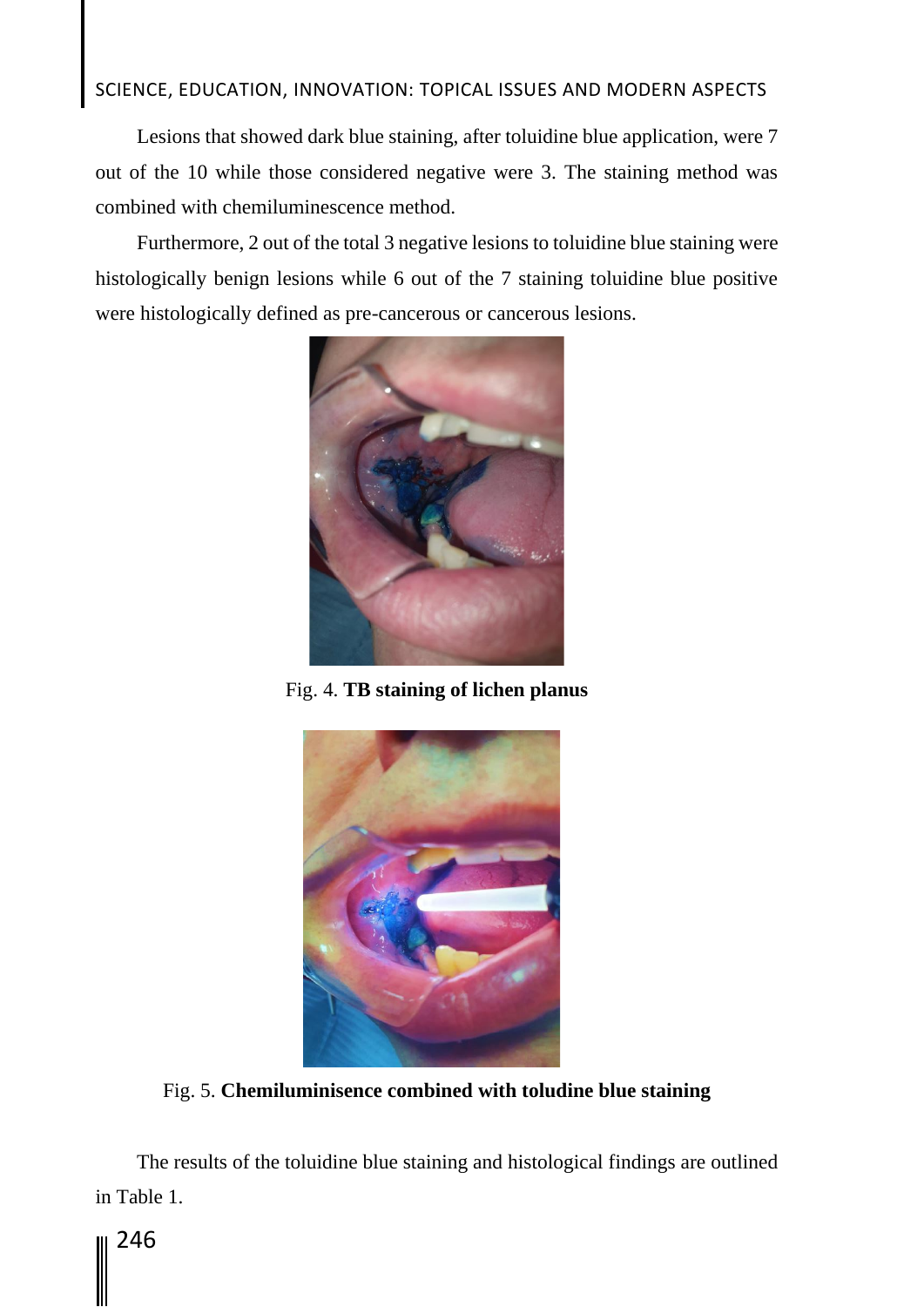*Table 1*

### **Correlation between clinical examination and toluidine**

| <b>Histology</b>   | <b>Toluidine blue</b><br>negative $(\% )$ | Toluidine blue positive (%) |
|--------------------|-------------------------------------------|-----------------------------|
| Benign             | 2                                         | 0                           |
| Mild dysplasia     |                                           | л                           |
| Moderate dysplasia | 0                                         | $\overline{4}$              |
| Severe dysplasia   | 0                                         |                             |
| Carcinoma in situ  | 0                                         | $\mathbf I$                 |
| Invasive carcinoma | 0                                         | 0                           |
| Total              | 3                                         |                             |

### **blue staining in 10 oral lesions**



Fig. 6. **TB staining (navyblue)**

Table 2 lists the anatomical site distribution for these lesions, confirming that floor of mouth and ventrolateral tongue sites were most frequently affected (in 6), with buccal mucosa the next most common site (4).

*Table 2*

| <b>Anatomical site</b> | Nr. of patients |
|------------------------|-----------------|
| Floor of the mouth     |                 |
| Lateral tongue         | 3               |
| Buccal mucosa          | ∠               |
| Gingiva                |                 |
| Alveolus               |                 |

### **Anatomical sites distribution of all PMD lesions**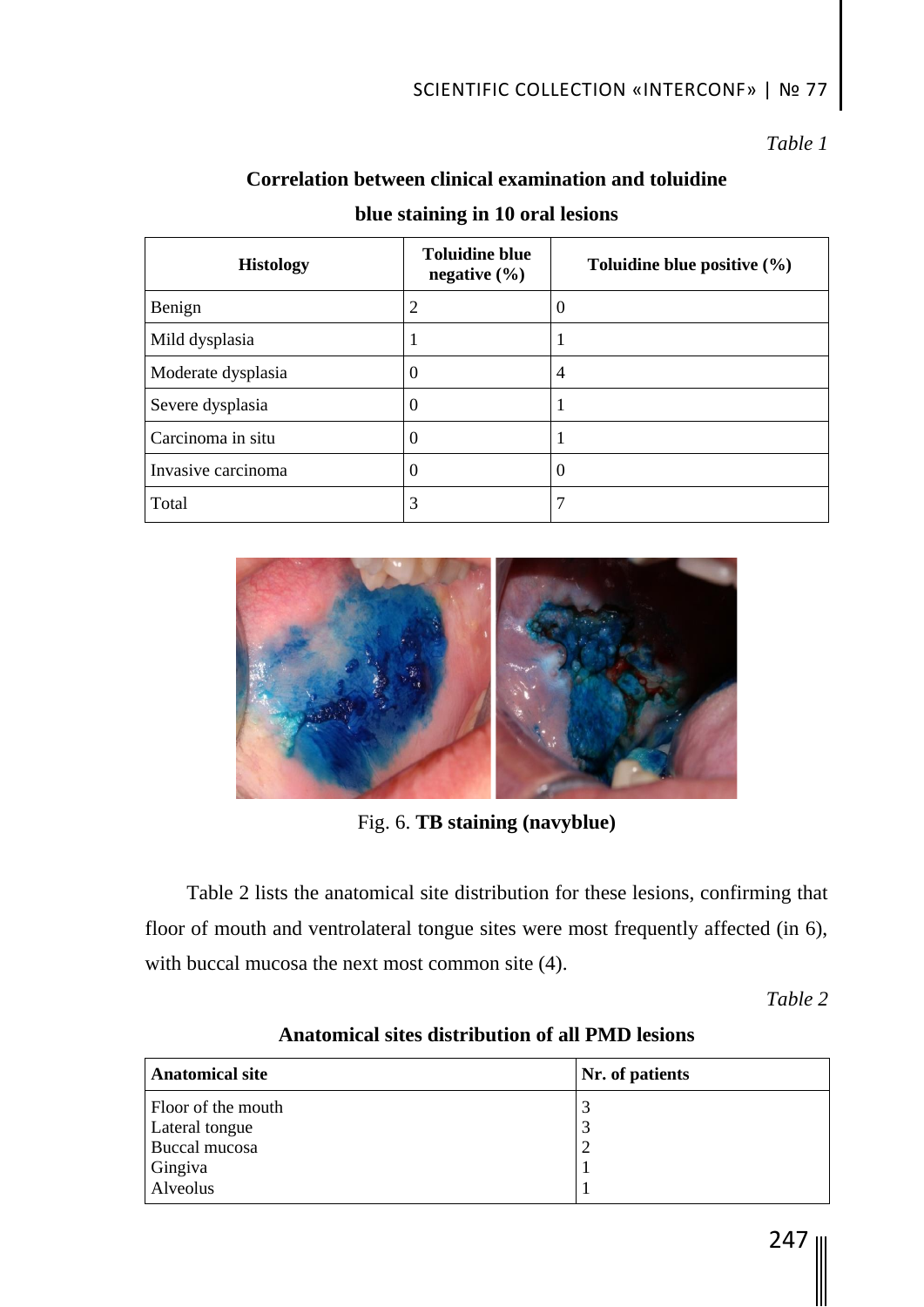# SCIENCE, EDUCATION, INNOVATION: TOPICAL ISSUES AND MODERN ASPECTS

Histological examinations revealed that 2/10 were benign lesions (hyperkeratosis, hyperparakeratosis, papillomatosis) and 8/10 were precancerous or cancerous lesions, 2 of the latter were mild dysplasia, 4 moderate dysplasia, 1 severe dysplasia, 1 *in situ* carcinomas.



Fig. 7. **Biopsy tissue**



Fig. 8. **Histopathological results**

**Conclusions.** Staining with a vital dyes such as **toluidine blue** (TB), has improved the contrast of suspicious mucosal areas in normal tissue. Toluidine blue is useful in raising or confirming clinical suspicion of malignancy or pre-malignancy and has the capability to reduce the number of biopsies being done. It has been proved in our study that when the lesion stained faintly, it came out to be histopathologically negative in most cases. Though our findings suggest that toluidine blue staining may be considered as an adjunctive diagnostic tool for detecting dysplastic changes in the epithelium. As with **chemiluminescence,** it is used to identify alterations to tissue optics that is associated with morphological and